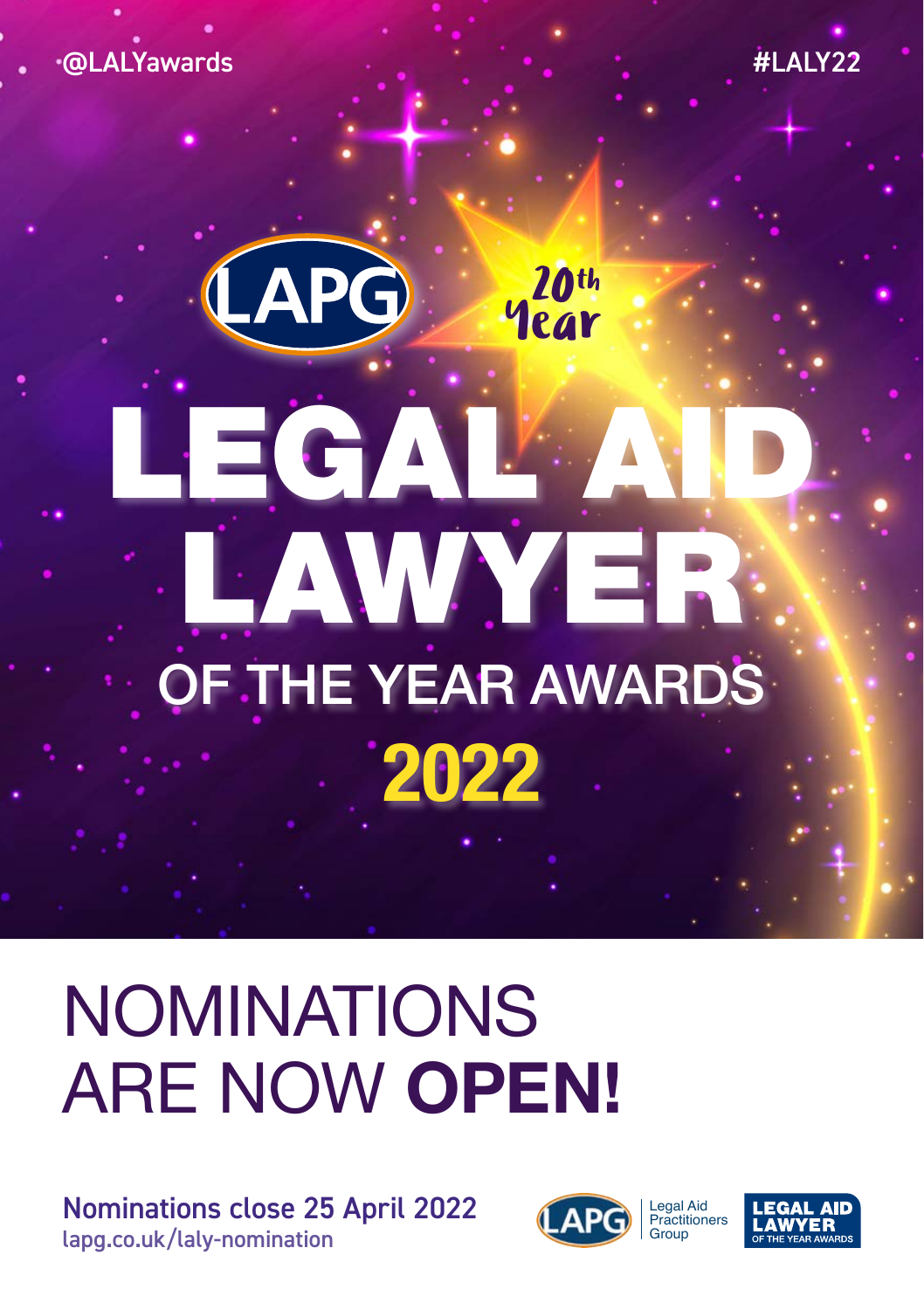## Legal Aid Lawyer of the Year awards 2022 10th<br><mark>Jear</mark>

Legal Aid Practitioners Group is proud to organise these unique, non-profit-making awards, recognising the vital and life-changing work of social justice lawyers and their colleagues. Now into their 20th year, the LALYs continue to be the most important event in the legal aid calendar. They remain the only awards organised by and for grassroots legal aid lawyers. [lapg.co.uk](http://lapg.co.uk)

# LALY22 award categories

| <b>≯ Outstanding</b>                          | $\triangle$ Criminal | $\ast$ Legal aid        |
|-----------------------------------------------|----------------------|-------------------------|
| achievement <sup>*</sup>                      | defence              | newcomer                |
| <b>★ Social</b>                               | * Public             | $\star$ Legal aid       |
| welfare law                                   | law                  | <b>barrister</b>        |
| * Housing                                     | $\ast$ Family        | $*$ Legal aid firm/     |
| law                                           | legal aid            | Not-for-profit          |
| <b>Legal aid</b>                              | <b>Disability</b>    | agency                  |
| support staffer**                             | rights               | <b>★ Regional legal</b> |
| * We do not accept nominations for this award |                      | aid firm/Not-for-       |
| $**$ Now qward for 2022                       |                      | profit agency           |

\*\* New award for 2022!

For full details about the entry criteria and to make nominations, go to: [lapg.co.uk/laly-nomination](http://lapg.co.uk/laly-nomination) Entries close 25 April 2022. [lapg.co.uk](http://lapg.co.uk) @LALYawards #LALY22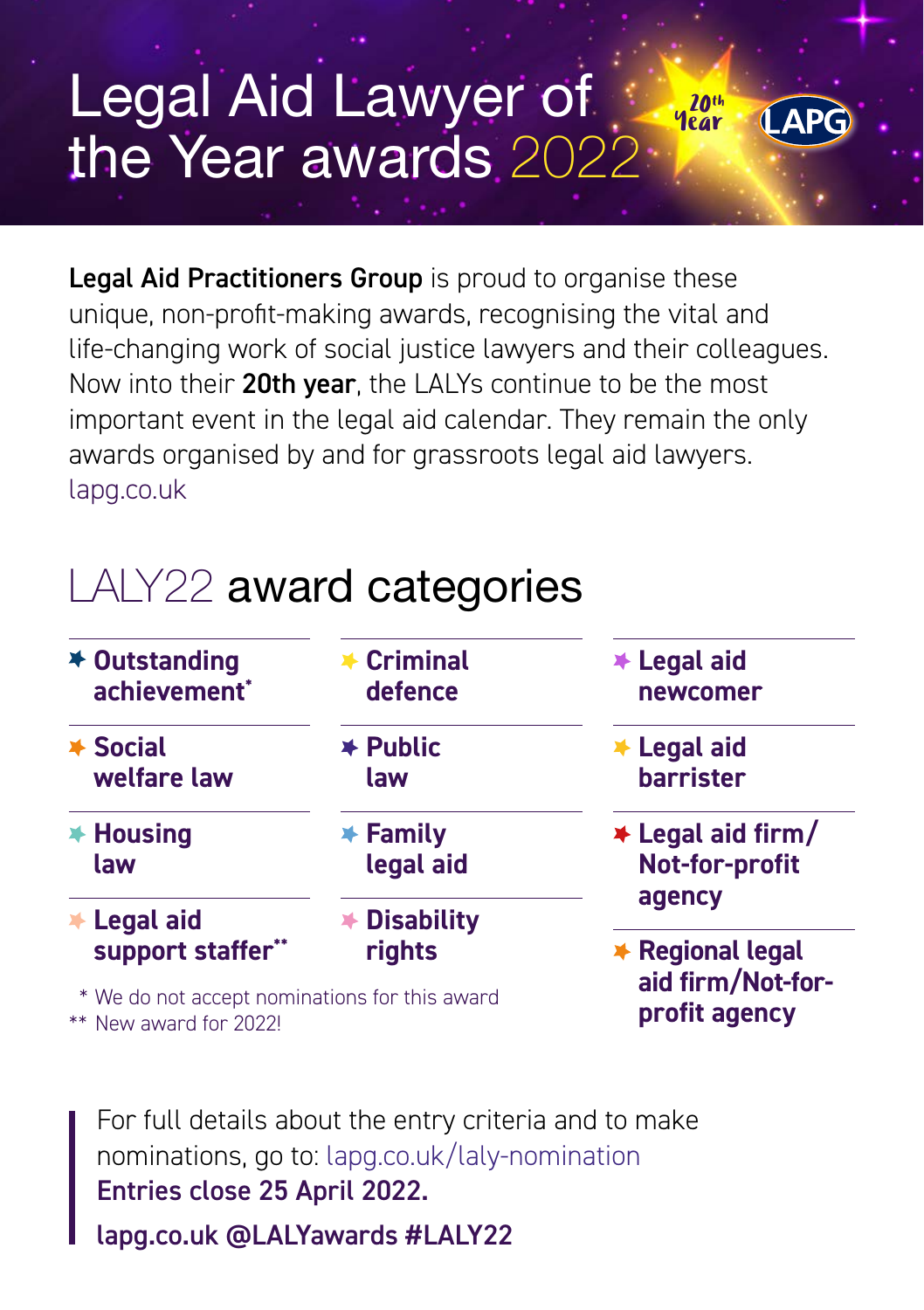# Help us celebrate 20 years of the **Legal Aid Lawyer of the Year** awards!

### **X** Nominate!

You have until 25 April 2022 to tell us about your legal aid heroes.

We would love to hear about the social justice lawyers who most inspire you, by their dedication and professionalism on behalf of their clients. [lapg.co.uk/laly-nomination](http://lapg.co.uk/laly-nomination)

## **Donate!**

Become an official Friend of LALY22 by donating to help sponsor our all-important Legal Aid Newcomer award. As a thank you for your support, your name will appear in our official awards ceremony programme: [lapg.co.uk/](http://lapg.co.uk/laly-crowdfunding) [laly-crowdfunding](http://lapg.co.uk/laly-crowdfunding)

## **X**-Celebrate!

LALY22 winners will be announced at a live, in-person, ceremony in central London, on 12 July. Book your LALY22 tickets: [lapg.co.uk/laly](http://lapg.co.uk/laly-tickets)[tickets](http://lapg.co.uk/laly-tickets)









Legal Aid Practitioners Group is the leading membership organisation for legal aid lawyers, providing a wide range of services and support, and is at the forefront of campaigning to protect vital client services. [lapg.co.uk](http://lapg.co.uk) @WeAreLAPG